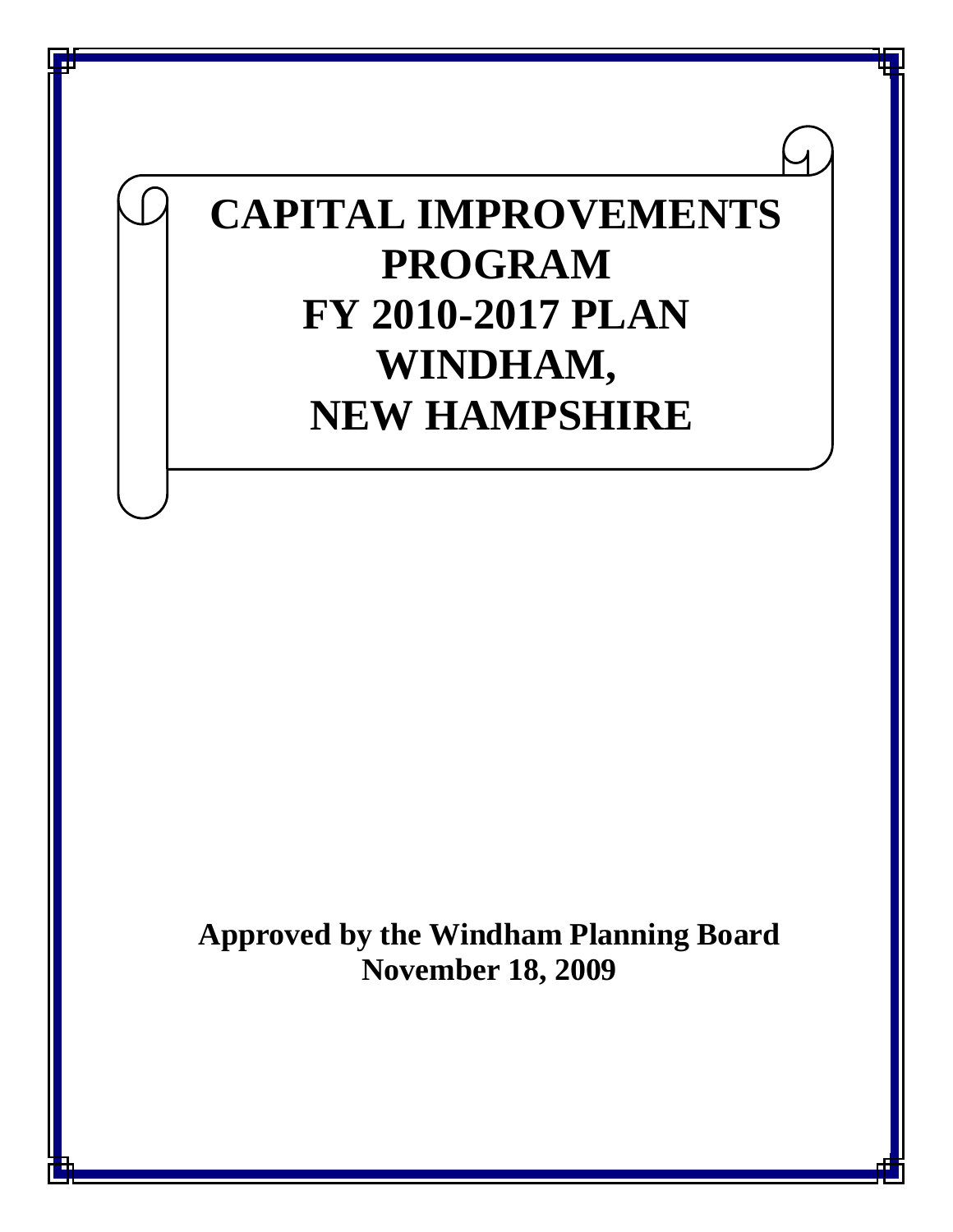**TABLE OF CONTENTS**

| <b>Section</b> | <b>Topic</b>                                               | <u>Page</u>    |
|----------------|------------------------------------------------------------|----------------|
| I.             | Introduction<br>A. The Capital Improvements Program:       | 3              |
|                | Purpose and Description                                    | 3              |
|                | Membership<br><b>B.</b>                                    | $\frac{3}{3}$  |
|                | $C_{\cdot}$<br>Meeting Schedule                            |                |
|                | D. Expenditure Types                                       | $\overline{4}$ |
|                | E. CIP Advantages                                          | $\overline{4}$ |
|                | <b>CIP Process</b><br>$F_{\cdot}$                          | $\overline{4}$ |
| II.            | Background: CIP 2010 Plan                                  |                |
|                | Method of Classification and<br>A.                         |                |
|                | Prioritization of Capital Projects                         | 5              |
|                | Year 2010 Available Capital Improvement Funds<br><b>B.</b> | 5              |
| III.           | CIP FY 2010 Plan                                           | 6              |
| IV.            | CIP FY 2010 – 2017 Appropriation Chart (Summary)           | 7              |
| V.             | <b>Fixed Project Obligations</b>                           | 9              |
| VI.            | Requested Capital Projects and Actions Taken               |                |
|                | <b>Board of Selectman</b><br>A.                            | 9              |
|                | <b>B.</b><br>Fire Department                               | 9              |
|                | $C_{\cdot}$<br><b>Police Department</b>                    | 11             |
|                | <b>Highway Agent</b><br>D.                                 | 11             |
|                | <b>Windham School District</b><br>Е.                       | 12             |
|                | F.<br>Recreation                                           | 13             |
|                | G.<br>Discussion on Appropriations FY 2010                 | 14             |
|                | H.<br>Departments/Committees Not Submitting                |                |
|                | Requests for the FY 2010-2017 CIP                          | 15             |
|                |                                                            |                |

### **Appendices**

| CIP Sub-Committee membership   |  |
|--------------------------------|--|
| <b>Project Classifications</b> |  |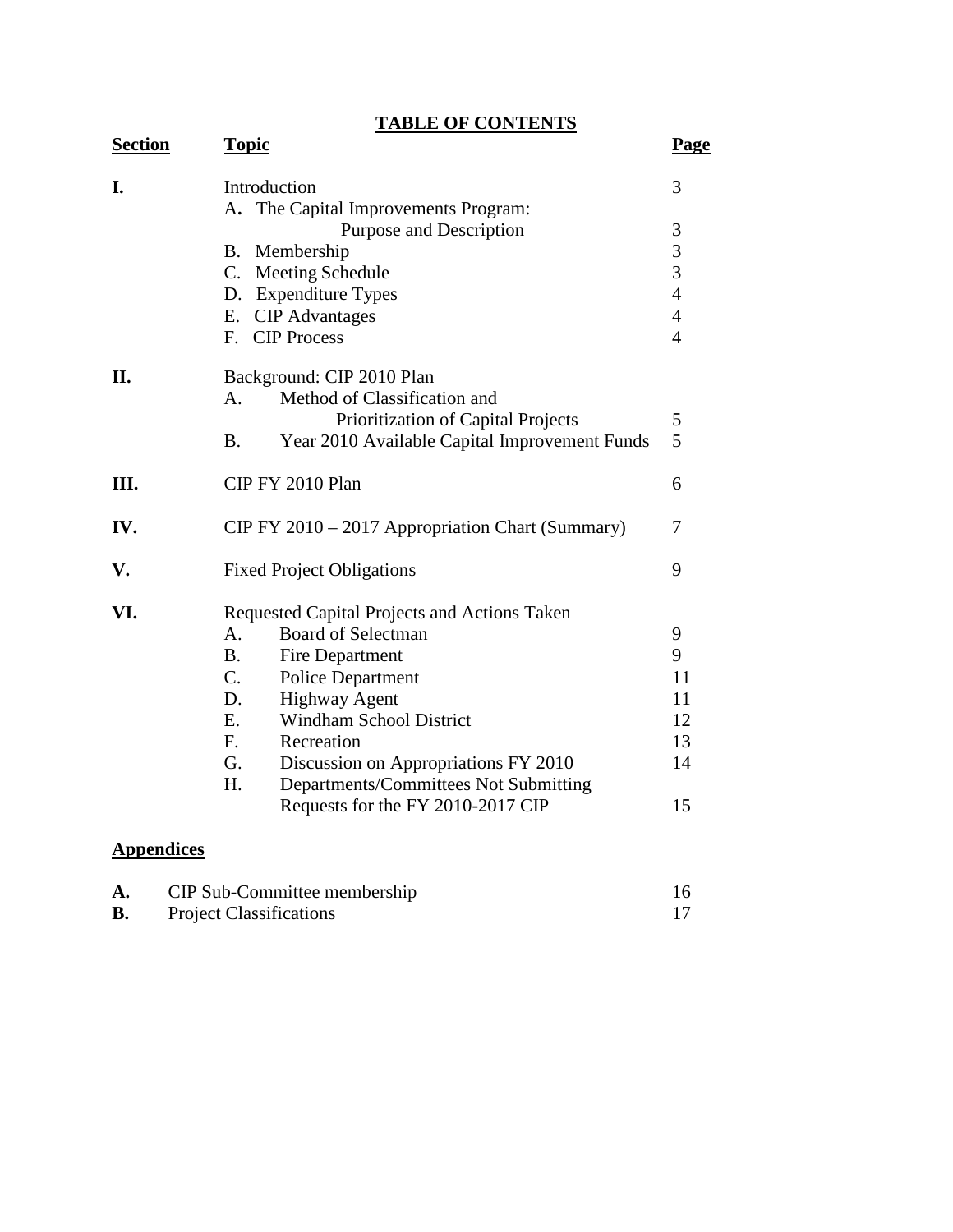#### **I. Introduction**

New Hampshire Revised Statutes delegate to the Planning Board the responsibility for preparing a Master Plan to guide the development of the municipality. The Windham Planning Board adopted a Master Plan in 1985 and, has since, updated the plan every five years. The update for the 2005 Master Plan was completed during the first half of calendar year 2005. A Capital Improvement Program (CIP) is the financial counterpart to a Master Plan. The CIP is a financial master plan for charting a municipality's capital needs over a specified time frame. The programming of capital expenditures into a rational planning and budgeting process is an important management tool for the allocation of tax revenue.

Growth can have a substantial impact on the municipal services and facilities. CIP's have become associated with efforts to manage growth and tax impact. Revised Statutes Annotated 674:22 requires municipalities, which regulate development through a growth management ordinance, to prepare and adopt a Master Plan and a CIP. Although it is a prerequisite of a growth ordinance, a CIP can stand alone on its own merits as a planning tool.

At the 1986 Town meeting, the voters of Windham authorized the Planning Board to prepare a CIP. A Planning Board CIP Sub-Committee was formed to undertake this task. While NH RSA 674:5-8 states that it is the Planning Board which prepares the plan, it is important to involve the Board of Selectmen, School Board, Town department heads, and other Town boards and commissions. Since it is the Selectmen and School Board who prepare the budget in Windham, they are a vital part of the CIP process.

According to the Windham Planning and Zoning Board bylaws, the CIP Sub-Committee's membership is as follows:

- One Selectman appointed by the chairman of the Board of Selectmen whose term shall be one year.
- One School Board member appointed by the chairman of the School Board whose term shall be one year.
- Two members of the Planning Board appointed by the chairman of the Planning Board whose term shall be one year.
- Three members of the general public appointed by the chairman of the Planning Board whose terms shall be three years, limited to a six-year tenure.

Throughout this document, "department" will be used to encompass all town boards, commissions, committees, trustees, and departments.

The CIP Sub-Committee has the following tentative meeting schedule:

| <b>JUNE</b>        | Appoint new members and organize for the coming year.                             |
|--------------------|-----------------------------------------------------------------------------------|
| <b>JULY/AUGUST</b> | Request written capital project proposals from town departments and School Board. |
| <b>SEPTEMBER</b>   | Meet with all departments and committees to discuss their capital needs.          |
| <b>SEPT/OCT</b>    | Meet to review submitted capital projects and develop the plan.                   |
| <b>NOV/DEC</b>     | Conduct a workshop with the Planning Board followed by final presentation to the  |
|                    | Planning Board and hold a public hearing                                          |

A Capital Improvements Program is a budgetary document that forecasts major Town expenditures for a legally mandated six-year period. Windham has traditionally created a CIP for a longer eight-year period. A summary analysis of each project is included in the CIP.

#### **The program, when adopted and fully utilized, serves to ensure that the necessary services and facilities to meet the community's needs are provided in accordance with the financial capabilities of Windham**.

For the purpose of this document, a capital improvement is defined as a major expenditure (usually non-recurring) for public facilities costing more than \$50,000.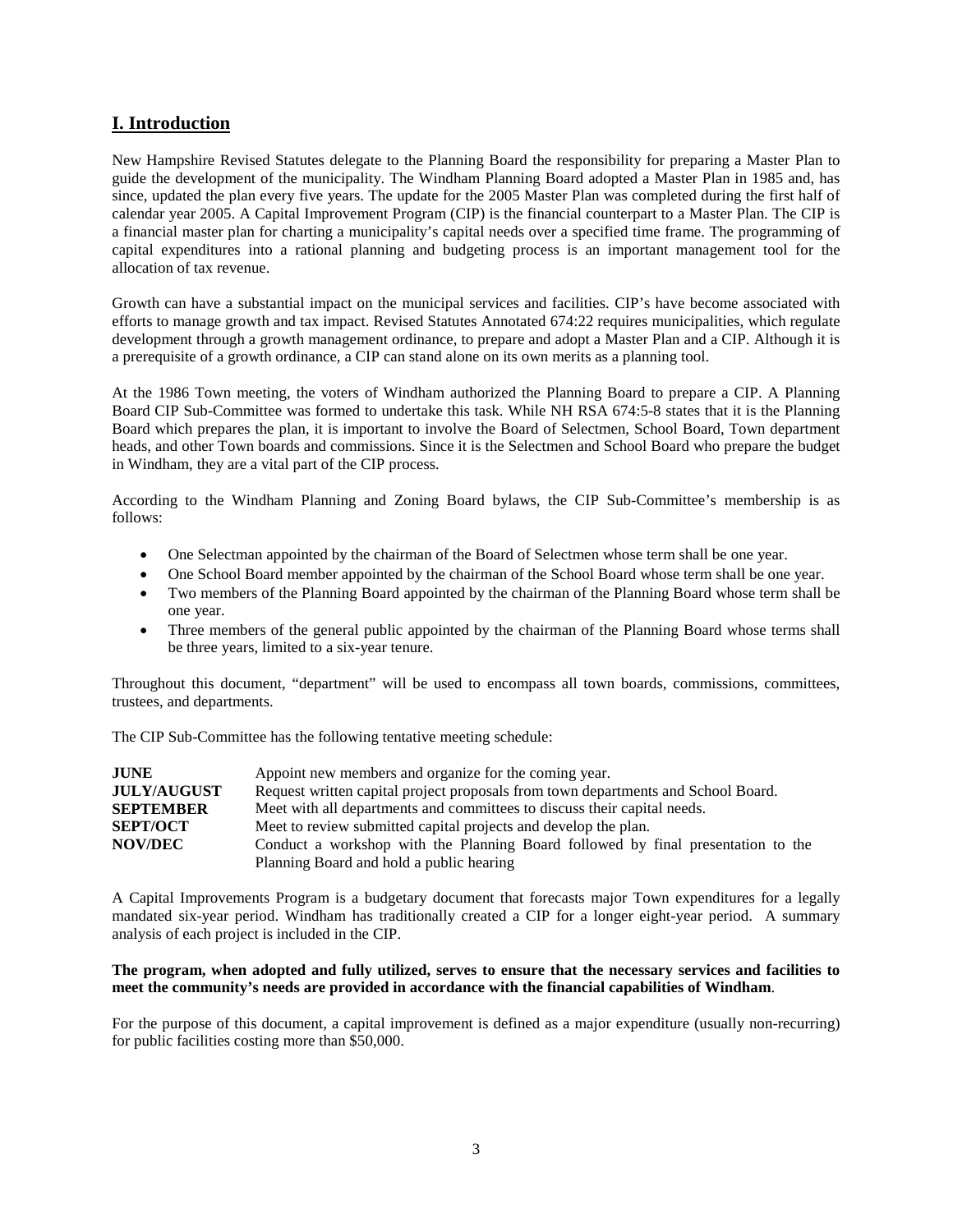CIP expenditures are considered beyond the scope of normal annual operating or maintenance expenses. Included are:

- Land acquisition for public purpose
- New buildings or additions
- Vehicles and other machinery with a useful life of greater than five years
- Major building or facility renovations with a useful life of greater than ten years
- Road renovations resulting in long-term improvement in road capacity or conditions
- Special studies such as assessments or a Master Plan
- Studies or architectural plans costing more than \$50,000 for the above capital improvements

A Capital Improvements Program offers many advantages:

- Stabilizes year-to-year variations in capital outlays.
- Makes acquisitions more feasible and defensible (e.g., land for water supply, waste disposal, recreation).
- If used in conjunction with a pooled investment reserve fund, can offset a fraction of capital expenditures by reducing interest payments.
- Enables the town to establish growth control measures (in conjunction with a master plan).
- Facilitates implementation of the master plan by scheduling proposed projects over a period of time. The program can eliminate duplication and a random approach to expenditures.
- Furnishes a total picture of the municipality's major needs, discourages piecemeal expenditures and serves to coordinate the activities of various departments.
- Establishes priorities for projects on the basis of needs and costs.

The CIP Annual Process:

- Request from each of the Town departments detailed individual capital improvement requests.
- Schedule presentations, by department, of each request.
- CIP Sub-committee discusses and classifies each request by need and funding amount. (See Section IIA – Method of Classification for definition of need)
- CIP Sub-committee prepares eight year appropriations spreadsheet which is presented to Planning Board.

The Planning Board and the CIP Sub-Committee together review the CIP and make desired revisions. After a public hearing is held, the Planning Board adopts the CIP. The CIP recommendations for the budget for the upcoming year are presented to the Selectmen and School Board for their consideration. The Board of the Selectmen, the School Board, and the electorate, should adopt the first year of the CIP program as the capital budget for that year. The capital budget, the school department's operating budget, and the town's operating budget together make up the total municipal budget for the year.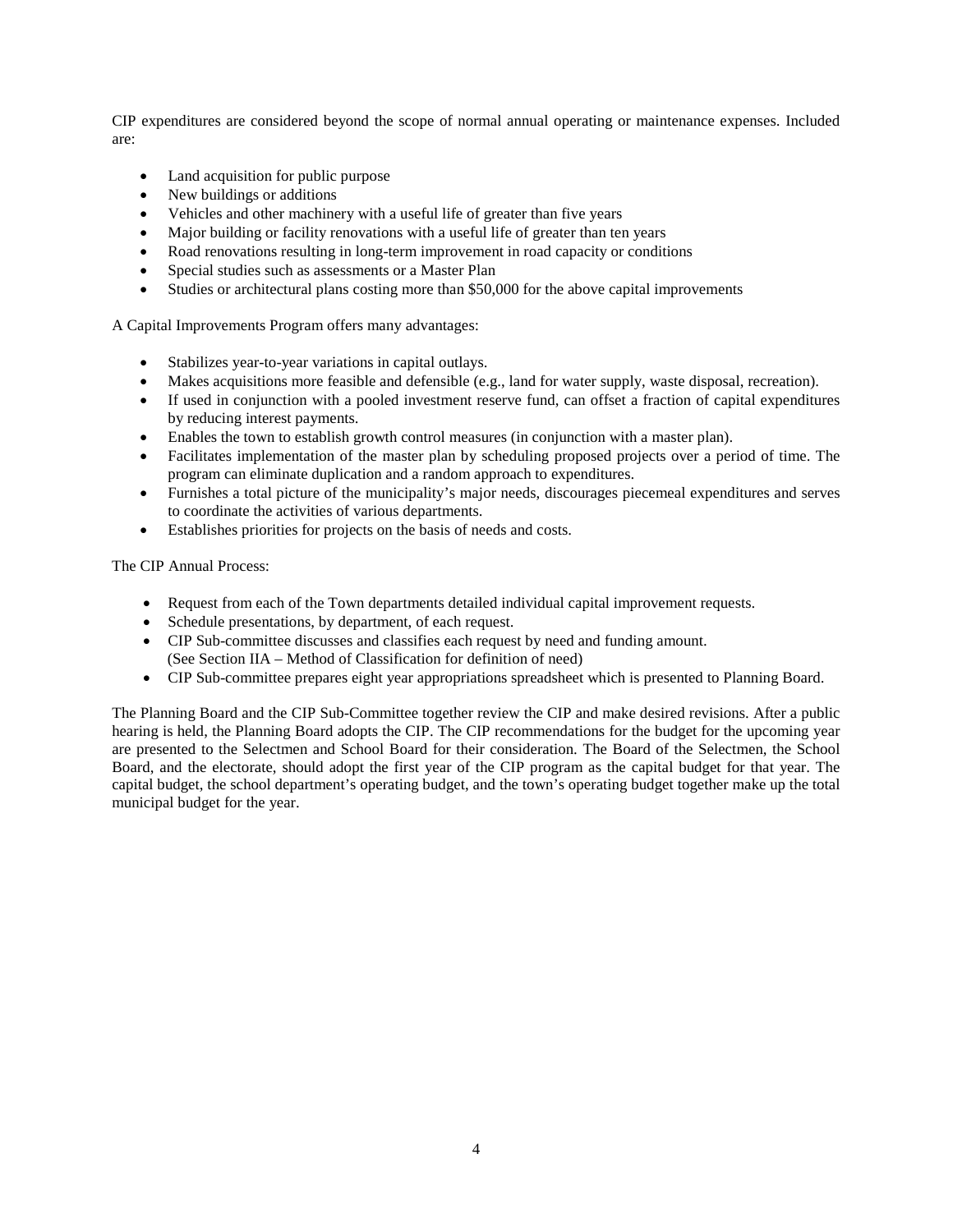#### **II. Background: CIP 2010 Plan**

#### **A. Method of Classification and Prioritization of Capital Projects**

New Hampshire RSA 674:6 requires that the Capital Improvements Program (CIP) classify projects according to urgency and need and to contain a time sequence for their implementation. In accordance with the Capital Improvements Programming Handbook prepared by the Southern New Hampshire Planning Commission, the Windham CIP Sub-Committee has adopted a classification schedule that uses six (6) possible classifications as outlined below. In deliberations leading up to the CIP Sub-Committee's proposed capital allocations, each submitted project is assigned a class. The list of projects requested for this year's plan is attached hereto as Appendix B.

After each project is classified, projects falling into the same class were reviewed against town needs as identified by the town master plan and further prioritization is established based upon available funds in each year.

| <b>Class</b> | Category     | <b>Description</b>                                                                                |
|--------------|--------------|---------------------------------------------------------------------------------------------------|
| Class I      | Urgent       | Cannot be delayed, needed immediately for health and safety needs.                                |
| Class II     | Necessary    | Necessary. Needed within 1-3 years to maintain basic level and quality<br>community services.     |
| Class III    | Desirable    | Desirable. Needed within 4-6 years to improve quality and level of<br>service.                    |
| Class IV     | Deferrable   | Can be placed on hold until after the 6-year period, but supports<br>community development goals. |
| Class V      | Premature    | Premature. Needs more research, planning and coordination.                                        |
| Class VI     | Inconsistent | Inconsistent. Contrary to land use planning or community development                              |

#### **B. Year 2010 Available Capital Improvement Funds**

The CIP Sub-Committee used the official tax valuation less utilities figure for 2009 to determine the proposed CIP funding for the subsequent years in its plan. This official tax valuation is determined by the Windham Tax Assessor and approved by the New Hampshire Department of Revenue Administration. For year 2009 the town valuation figure minus exemption monies for veterans and other recognized groups, was set at \$2,259,536,670.

To compute the available CIP funds for year 2010, the sub-committee used the actual 2009 valuation and applied a 1.5% increase to reach \$2,293,429,720 as an estimated tax valuation figure. For FY 2010-2017 planning, the subcommittee estimated available CIP funds using a 1.5% increase each year in the town valuation figures. This year's CIP Sub-Committee looked at the current slow down in residential development and felt that a 1.5% figure creates a realistic future plan, while still being fiscally conservative and cautious.

The CIP Sub-Committee has recognized the enormity of the costs attributable to the new high school. The current CIP Appropriations Chart Plan does not include the costs of the new high school bond. However, it is shown as "Other Appropriations" in order for the community to be aware of its impact on the overall tax rate for the Town of Windham. The sub-committee believes that in order to continue to fund needed town-wide capital improvement projects, the high school costs should be removed from the core CIP plan. If not, the bond costs would exceed the allocated funding and preclude any funding for other needed projects.

The CIP Sub-Committee has adopted a CIP rate of \$.75 per thousand to fund the non-high school capital projects. It is required that the first year of the CIP plan be balanced to zero (2010 in this plan).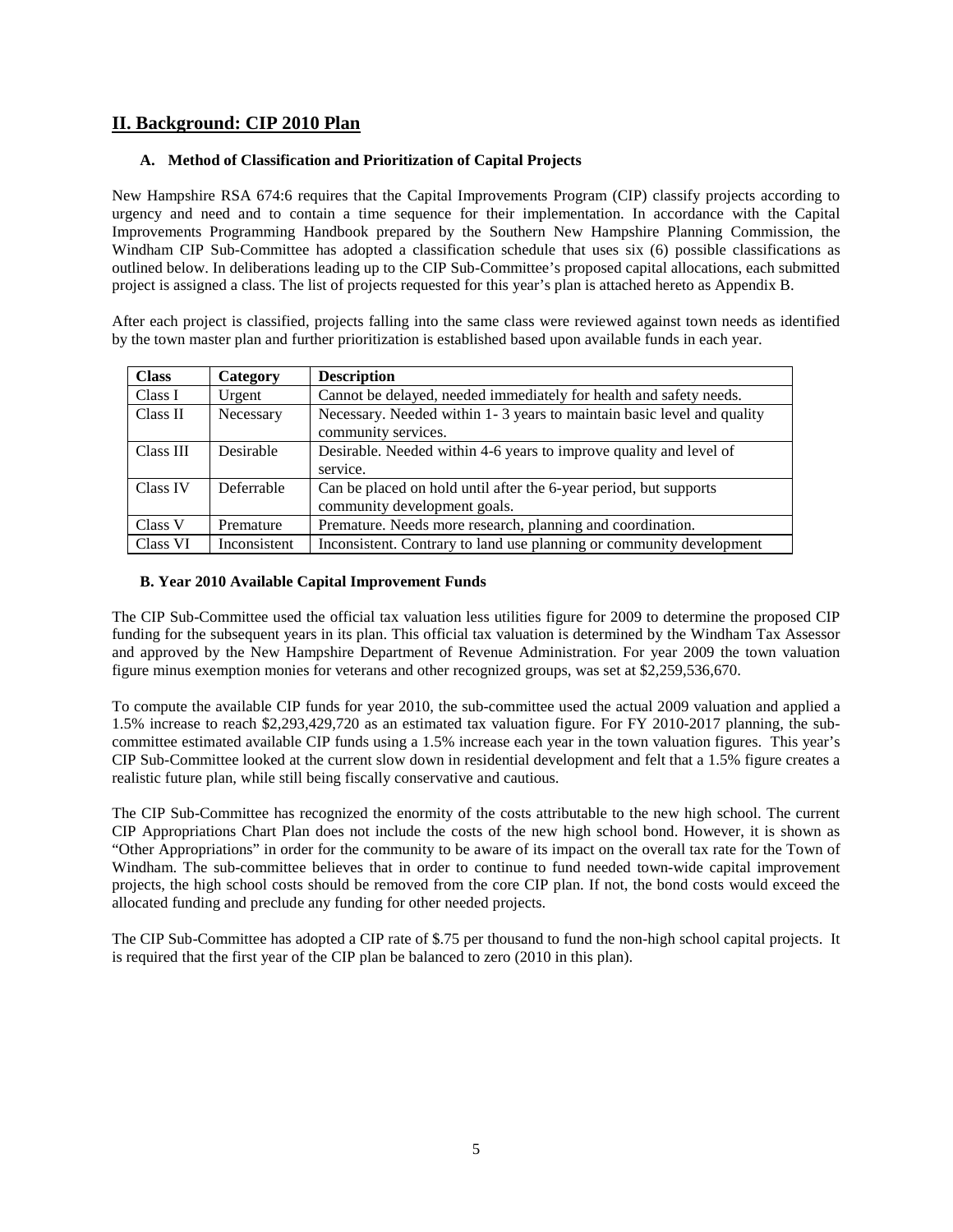### **III. CIP FY 2010 Plan**

| A. FUNDING AMOUNTS                               |                 |           |  |  |  |
|--------------------------------------------------|-----------------|-----------|--|--|--|
| 2009 Actual Town Tax Valuation Less Utilities    | \$2,259,536,670 |           |  |  |  |
| 2010 Estimated Town Tax Valuation less Utilities |                 |           |  |  |  |
| at 1.5% estimated growth                         | \$2,293,429,720 |           |  |  |  |
| CIP funding at \$.75 per thousand of 2010        | \$              | 1,720,072 |  |  |  |
| <b>Other CIP Contributions:</b>                  |                 |           |  |  |  |
| Searles Trust Fund                               | \$              | 12,560    |  |  |  |
| <b>TOTAL AVAILABLE CIP FUNDING FOR 2010</b>      | \$              | 1,732,632 |  |  |  |
| <b>B. FIXED CIP OBLIGATIONS FOR 2010</b>         |                 |           |  |  |  |
| Searles Bond                                     |                 | 12,560    |  |  |  |
| <b>TOTAL FIXED OBLIGATIONS</b>                   | \$              | 12,560    |  |  |  |
| C. REMAINING CIP FUNDS FOR REQUESTED PROJECTS    | \$              | 1,720,072 |  |  |  |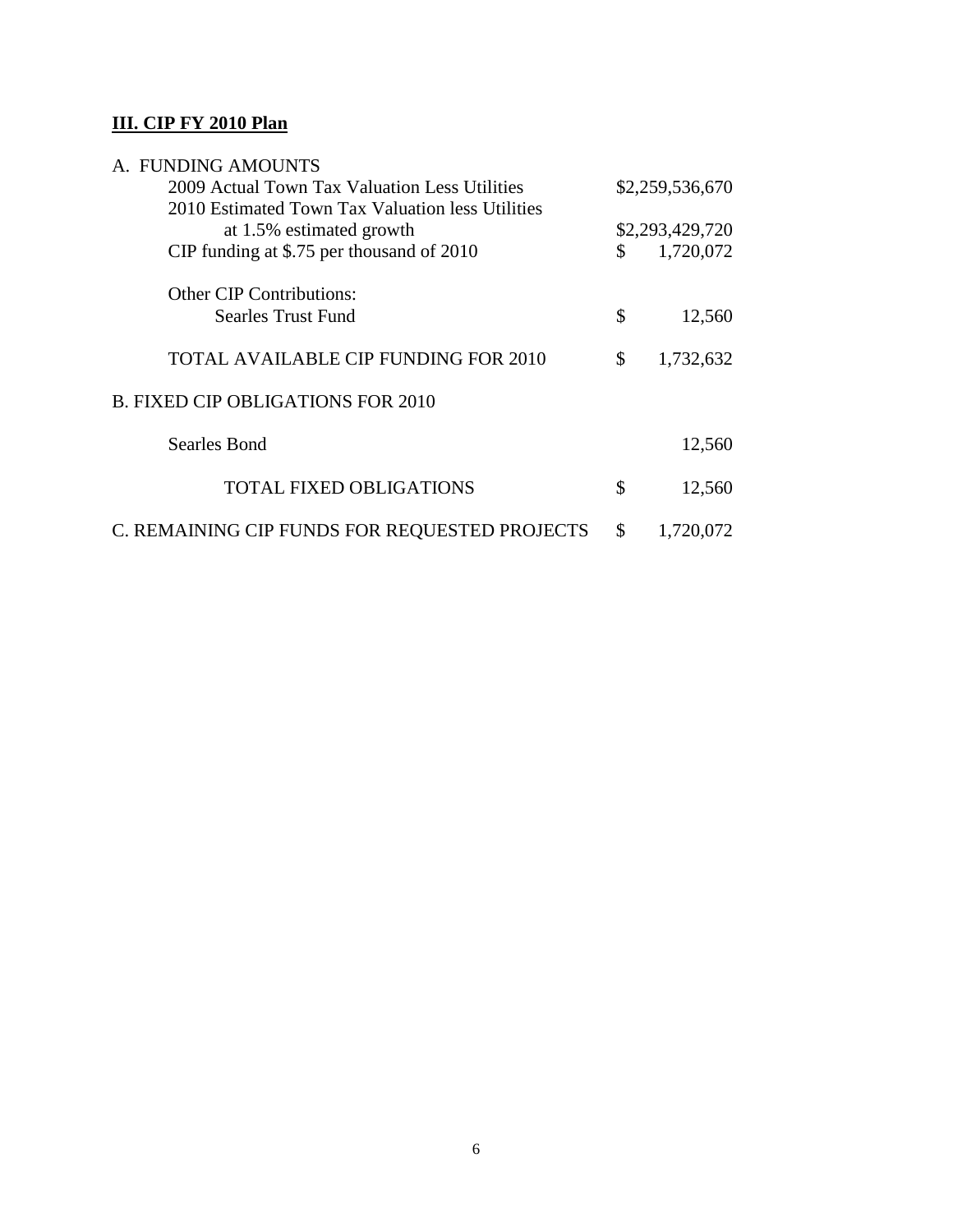### **IV. CIP FY 2010 – 2017 Appropriations Chart (Summary)**

### **Town of Windham** Capital Improvements Program FY 2010

### **CIP FY 2010 -2017 Appropriations Chart (Summary)**

|                                               | <b>Notes</b> | <b>CRF</b> Balances* | 2010           | 2011               | 2012               | 2013               | 2014               | 2015               | 2016           | 2017        |
|-----------------------------------------------|--------------|----------------------|----------------|--------------------|--------------------|--------------------|--------------------|--------------------|----------------|-------------|
| <b>CIP Projected Availability</b>             |              |                      | \$1,720,072    | \$1,745,873        | \$1,772,061        | \$1,798,642        | \$1,825,622        | \$1,853,006        | \$1,880,801    | \$1,909,013 |
| <b>Fixed CIP Obligations</b>                  |              |                      |                |                    |                    |                    |                    |                    |                |             |
| Searle's Bond                                 | (1a)         |                      | 12,560         |                    |                    |                    |                    |                    |                |             |
| <b>Total Fixed Obligations</b>                |              |                      | \$12,560       | ŞO.                | SO.                | SO.                | ŞO.                | ŞO.                | ŞO.            | ŞO.         |
| <b>Effective Availability Other</b>           |              |                      | \$1,707,512    | \$1,745,873        | \$1,772,061        | \$1,798,642        | \$1,825,622        | \$1,853,006        | \$1,880,801    | \$1,909,013 |
| <b>Other CIP Annual Contributions</b>         |              |                      | 12,560         |                    |                    |                    |                    |                    |                |             |
| Net to Annual Appropriations                  |              |                      | $1,720,072$ \$ | 1,745,873   \$     | $1,772,061$ \$     | 1,798,642 \$       | 1,825,622 \$       | 1,853,006 \$       | 1,880,801 \$   | 1,909,013   |
| <b>Annual Appropriations</b>                  |              |                      |                |                    |                    |                    |                    |                    |                |             |
| <b>FIRE DEPARTMENT</b><br>SELECTMEN           |              | 73,462               |                | 225,000            | 505,000            | 466,000<br>275,000 | 290,000<br>275,000 | $\cdot$<br>275,000 | 275,000        | 275,000     |
| <b>HIGHWAY AGENT</b><br><b>LIBRARY</b>        |              | 348,645<br>24,715    | 910,000        | 595,000            | 480,000<br>×       | 640,000<br>ä,      | 570,000            | 600,000            | 630,000        |             |
| <b>RECREATION</b><br><b>SCHOOL DEPARTMENT</b> |              |                      | 810,072        | 225,000<br>700,873 | 225,000<br>562,061 | 417,642            | 690,622            | 978,006            | 975,801        | 1,634,013   |
| <b>Total Annual Appropriations</b>            |              |                      | 1,720,072 S    | 1,745,873   \$     | $1,772,061$ \$     | 1,798,642 S        | 1,825,622 S        | 1,853,006 S        | 1,880,801   \$ | 1,909,013   |
| Variance                                      |              |                      | $$0^-$         | \$O                | SO.                | \$O                | \$O                | SO I               | ŞO.            | ŞO.         |

**CIP FY 2010 - 2017 Appropriation Chart (Details)**

|                                                                                                                               | <b>Notes</b> | <b>CRF</b> Balances* | 2010               | 2011                          | 2012                             | 2013                          | 2014           | 2015           | 2016                   | 2017      |
|-------------------------------------------------------------------------------------------------------------------------------|--------------|----------------------|--------------------|-------------------------------|----------------------------------|-------------------------------|----------------|----------------|------------------------|-----------|
| <b>Effective Availability Other</b>                                                                                           |              |                      | $1,707,512$ \$     | $1,745,873$ \$                | 1,772,061                        | $1,798,642$ \$<br>l s         | $1,825,622$ \$ | $1,853,006$ \$ | 1,880,801<br><b>IS</b> | 1,909,013 |
| OTHER CIP ANNUAL CONTRIBUTIONS<br>Searle's Trust Fund                                                                         | (1b)         | 9,000                | 12,560             |                               |                                  |                               |                |                |                        |           |
| <b>Total Other contributions</b>                                                                                              |              |                      | $12,560$ \$<br>TS  |                               | - s                              | - 15<br>$-1$ \$               | - 15           | $-15$          | - 15                   |           |
| Net to Annual CIP Appropriations                                                                                              |              |                      | $1,720,072$ \$     | $1,745,873$ \$                | $1,772,061$ \$                   | 1,798,642 \$                  | 1,825,622 \$   | 1,853,006 \$   | 1,880,801 \$           | 1,909,013 |
| ANNUAL APPROPRIATIONS                                                                                                         |              |                      |                    |                               |                                  |                               |                |                |                        |           |
| <b>FIRE DEPARTMENT</b><br>1992 Engine 3 (replacement)<br>1980 Ladder 1 & 1994 Engine 2 (Repl)<br>2006 Ambulance (Replacement) |              | 73,462               |                    | 225,000<br>×                  | 225,000<br>280,000<br>$\epsilon$ | $\cdot$<br>280,000<br>186,000 | ٠<br>290,000   |                |                        |           |
| Sub-Total                                                                                                                     |              |                      | SO                 | \$225,000                     | \$505,000                        | \$466,000                     | \$290,000      | \$0            | \$0                    | SO        |
| POLICE DEPARTMENT<br>PD Building Enhancement<br>PD Garage, Parking and Driveway                                               |              |                      |                    | 137,098                       | ٠                                | 216,993                       |                |                |                        |           |
| Sub-Total                                                                                                                     |              |                      | SO                 | \$137,098                     | \$0                              | \$216,993                     | \$O            | \$0            | \$0                    | SO.       |
| <b>SELECTMEN</b><br>New Town Hall                                                                                             |              |                      |                    |                               |                                  | 275,000                       | 275,000        | 275,000        | 275,000                | 275,000   |
| Sub-Total                                                                                                                     |              |                      | SO                 | SO                            | SO.                              | \$275,000                     | \$275,000      | \$275,000      | \$275,000              | \$275,000 |
| <b>HIGHWAY AGENT</b><br>Road Improvements<br>Salt shed<br>Front End Loader                                                    |              | 348.645              | 300,000<br>610,000 | 300,000<br>190,000<br>105,000 | 480,000                          | 540,000                       | 570,000        | 600,000        | 630,000                |           |
| Small Excavator                                                                                                               |              |                      | ł,                 |                               |                                  | 100,000                       |                |                |                        |           |
| Sub-Total                                                                                                                     |              |                      | \$910,000          | \$595,000                     | \$480,000                        | \$640,000                     | \$570,000      | \$600,000      | \$630,000              | SO        |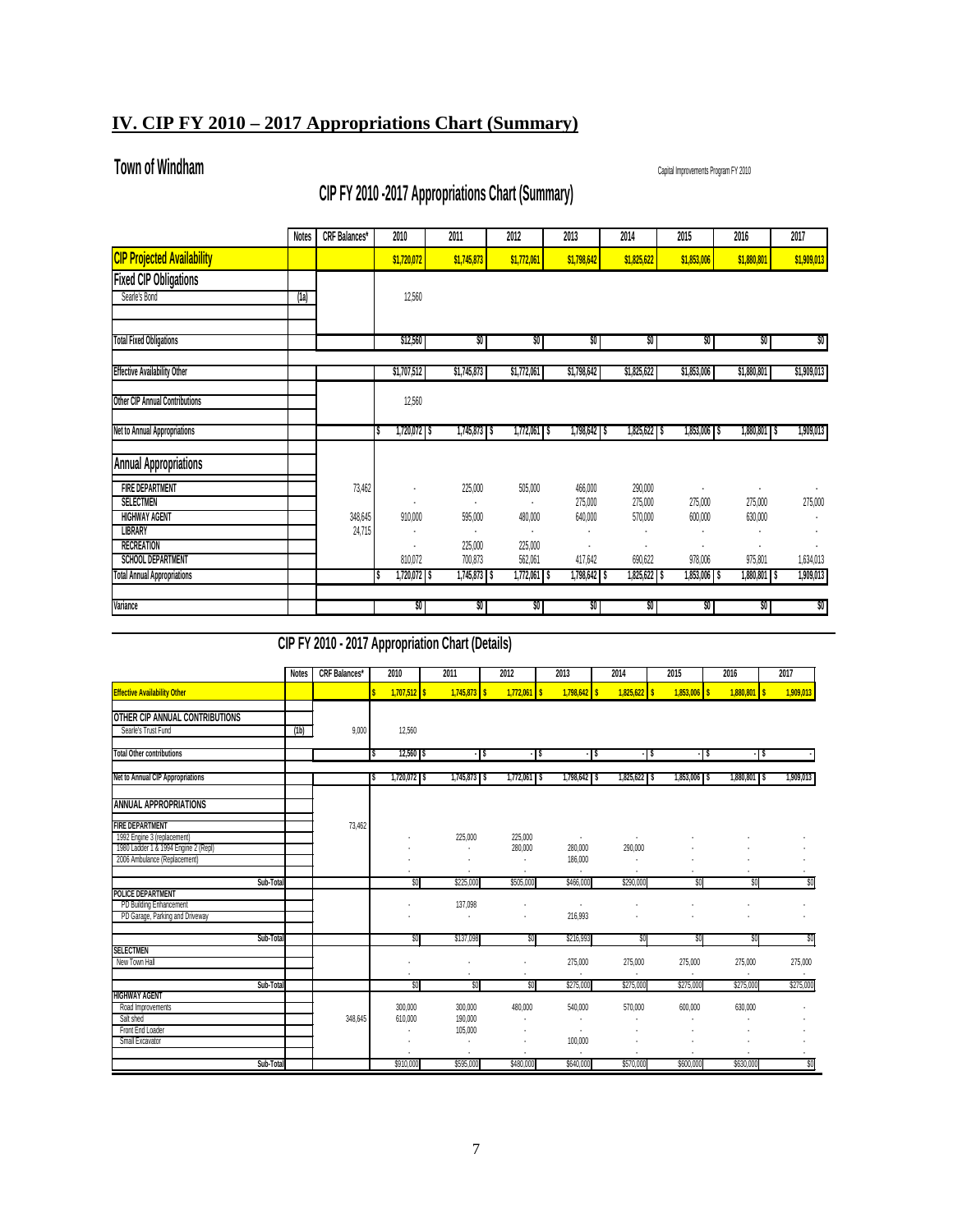## **CIP FY 2010 - 2017 Appropriation Chart (Details cont'd)**

|                                          | <b>Notes</b> | CRF Balances* | 2010           | 2011           | 2012             | 2013        | 2014        | 2015           | 2016        | 2017        |
|------------------------------------------|--------------|---------------|----------------|----------------|------------------|-------------|-------------|----------------|-------------|-------------|
| <b>ANNUAL APPROPRIATIONS (continued)</b> |              |               |                |                |                  |             |             |                |             |             |
|                                          |              |               |                |                |                  |             |             |                |             |             |
| LIBRARY                                  |              | 24,715        |                |                |                  |             |             |                |             |             |
| Sub-Total                                |              |               | \$0            | \$0            | \$0              | \$0         | \$0         | \$0            | \$0         | \$0         |
| <b>RECREATION</b>                        |              |               |                |                |                  |             |             |                |             |             |
| Expand Nashua Road fields                |              |               |                |                |                  |             |             |                |             |             |
| Sports Facility (Spruce Pond)            |              |               |                | 225,000        | 225,000          |             |             |                |             |             |
| <b>Turf Field</b>                        |              |               |                |                |                  |             |             |                |             |             |
| Sub-Total                                |              | ٠             |                | 225,000        | 225,000          |             | ٠           | $\blacksquare$ | ٠           | $\cdot$     |
| <b>SCHOOL DEPARTMENT</b>                 |              |               |                |                |                  |             |             |                |             |             |
| Architectural Study                      |              |               | 160,000        | 240,000        |                  |             |             |                |             |             |
| CRF                                      |              |               | 650,072        | 460,873        | 562,061          | 417,642     | 690,622     | 978,006        | 975,801     | 1,634,013   |
| Sub-Total                                |              |               | \$810,072      | \$700,873      | \$562,061        | \$417,642   | \$690,622   | \$978,006      | \$975,801   | \$1,634,013 |
| <b>TOTAL ANNUAL APPROPRIATIONS</b>       |              |               | \$1,720,072    | \$1,745,873    | \$1,772,061      | \$1,798,642 | \$1,825,622 | \$1,853,006    | \$1,880,801 | \$1,909,013 |
| <b>VARIANCE</b>                          |              |               | $ \mathbf{y} $ | \$0            | \$0 <sub>1</sub> | \$0         | \$0         | \$0.           | \$0         | \$0         |
| OTHER ANNUAL APPROPRIATIONS              |              |               |                |                |                  |             |             |                |             |             |
|                                          |              |               |                |                |                  |             |             |                |             |             |
| Primary High School Bond                 |              |               | 3,117,438      | 3,020,687      | 2,923,937        | 2,282,718   | 2,727,031   | 2,620,250      | 2,524,250   | 1,840,250   |
| Secondary High School Bond               |              |               | 436,946        | 425,100        | 408,225          | 389,475     | 370,256     | 350,569        | 330,881     | 311,194     |
| <b>Total Payments</b>                    |              |               | 3,554,384      | $3,445,787$ \$ | 3,332,162        | 2,672,193   | 3,097,287   | 2,970,819      | 2,855,131   | 2,151,444   |
| Total cost per thousand town valuation   |              |               | 1.57           | 1.50           | 1.43             | 1.13        | 1.29        | 1.22           | 1.16        | 0.86        |

### **CIP FY 2010-2017 Footnotes**

#### **Fixed Obligations:**

**(1a)** Represents 10 year bond (2004-2010) of \$100,000 at 4.5% for renovations of Searle's Chapel west room.

#### **Other CIP Annual Contributions:**

**(1b)\*** Represents projected rental revenue from Searle's Chapel.

#### **Capital Reserve Fund:**

(\*) The Capital Reserve Funds (CRF's), managed by the Trustees of the Trust Funds, are in the Town's "Concentration Acct."

#### **TAX VALUATION PROJECTION**

| <b>PROPERTY</b> | Ñ,       | <b>YEAR</b> | PROJECTED    |             |
|-----------------|----------|-------------|--------------|-------------|
| VALUATION       | Increase |             | CIP TAX RATE | AVAILABLE   |
|                 |          |             |              |             |
| \$2,259,536,670 |          | 2009        | \$0.75       | \$1,694,653 |
| \$2,293,429,720 | 1.5      | 2010        | \$0.75       | \$1,720,072 |
| \$2,327,831,166 | 1.5      | 2011        | \$0.75       | \$1,745,873 |
| \$2,362,748,633 | 15       | 2012        | \$0.75       | \$1,772,061 |
| \$2,398,189,863 | 15       | 2013        | \$0.75       | \$1,798,642 |
| \$2,434,162,711 | 1.5      | 2014        | \$0.75       | \$1,825,622 |
| \$2,470,675,151 | 1.5      | 2015        | \$0.75       | \$1,853,006 |
| \$2,507,735,279 | 1.5      | 2016        | \$0.75       | \$1,880,801 |
| \$2,545,351,308 | 1.5      | 2017        | \$0.75       | \$1,909,013 |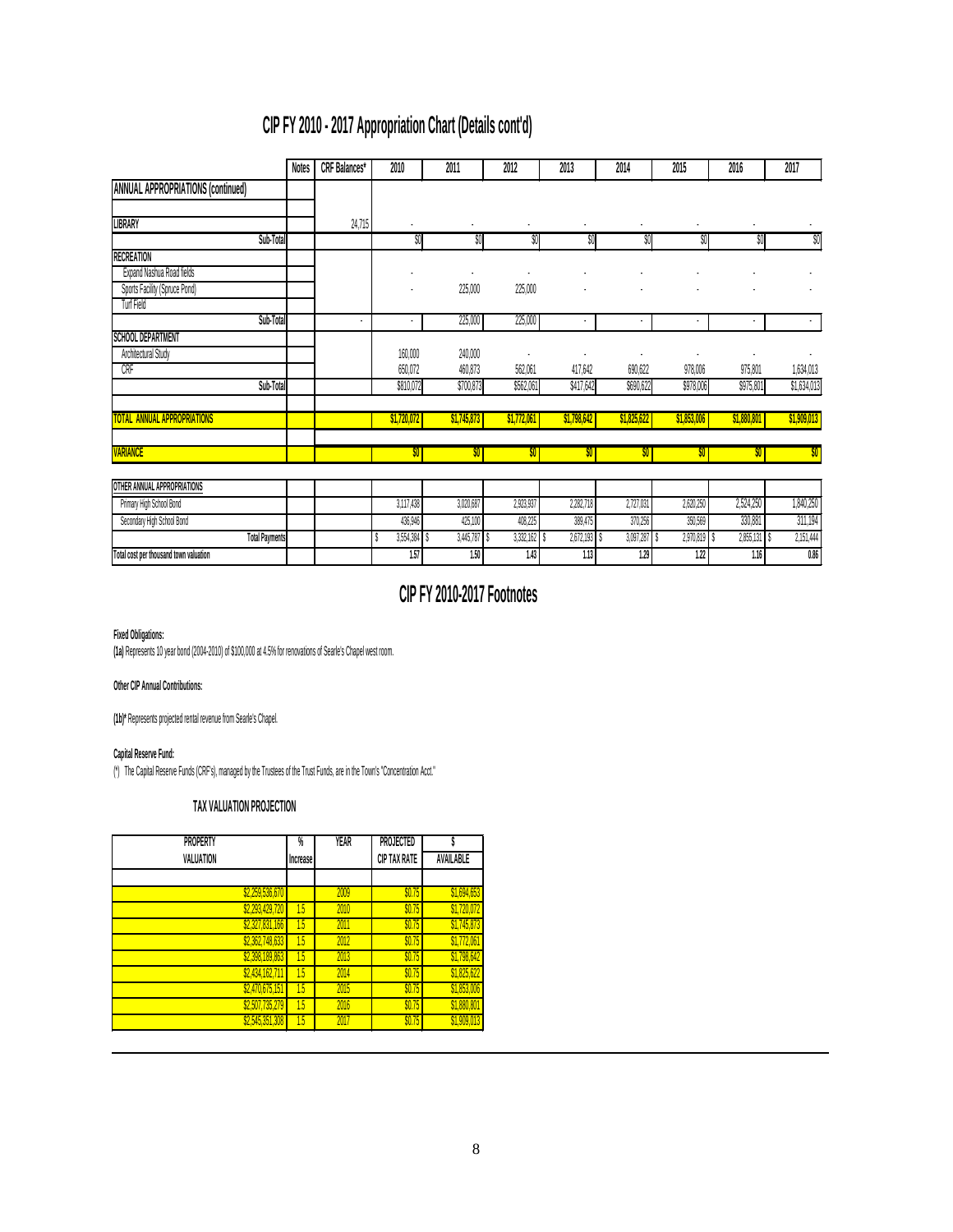#### **V. Fixed Project Obligations**

#### **A. Historical Commission**

**Project Title**: Searles Bond **Cost: \$12,560**

Description: The final year payment of a 10 year bond taken by the Historic Commission to renovate the Searles Castle.

#### **VI: Requested Capital Projects and Action Taken**

#### **A. Board of Selectmen**

**Project Title: New Town Hall**

### **Proposed by: Dave Sullivan, Town Administrator**

**Estimated Cost: \$2,250,000 funding through 10 year borrowing**

**Proposal:** As referenced in the 1995 Turner Group Plan, the original design for the Fellows Road complex created at the time included the new Police, Fire and Library buildings which were built. This plan included a new "Town Hall" to house the departments presently located in the 3 and 4 North Lowell Road historic building complex so that the departments could be in one, central location, providing better operational convenience for both staff and residents as well as providing more efficient utility usage. The building would be located at the back of the property opposite the Nesmith Library. The existing historic buildings on North Lowell Road would then be used for other purposes to be determined at a later date.

Primary discussions of estimates for the construction of the new town hall indicate a cost of approximately \$2,250,000 for a 15,000 square foot facility. This would include architectural and engineering work, construction costs of the building and construction of the driveway / parking lot.

**CIP Recommendation**: The CIP assigned this request a Classification III (Desirable) with bond funding beginning in FY 2013.

**Comments**: The CIP supports the community development goals.

#### **B. Fire Department**

**Project Title**: **Ambulance-2006 (Replacement)** 

**Proposed by: Chief Thomas L. McPherson**

#### **Estimated Cost: \$186,000.00 Requested year 2013**

**Proposal**: 2013 Replacement of Ambulance-2006 for \$186,000.00 based on Town Vehicle replacement policy.

**CIP Recommendation**: The CIP Sub-Committee assigned this request a Classification of III (Desirable) with funding of \$186,000.00 in FY 2013.

**Comments**: The sub-committee approved this request as consistent with the high use of this vehicle and with the town vehicle replacement policy, maintaining the availability of safe and effective town emergency care.

**Project Title**: **1992 Engine-3 Replacement**

#### **Proposed by: Chief Thomas L. McPherson**

**Estimated Cost: \$450,000.00 Requested year 2010**

**Proposal**: Engine-3 is a 1992 E-One Fire Engine. The replacement schedule adopted by the department for an engine is 18-20 years, in order to minimize major maintenance costs and subsequent down time on the older equipment. In 2007 approximately \$113,000.00 was spent on this vehicle for body repair, engine replacement, transmission repairs, wiring, exhaust, brakes and coolant system. This vehicle continues to incur repair costs and the department believes that it should be replaced.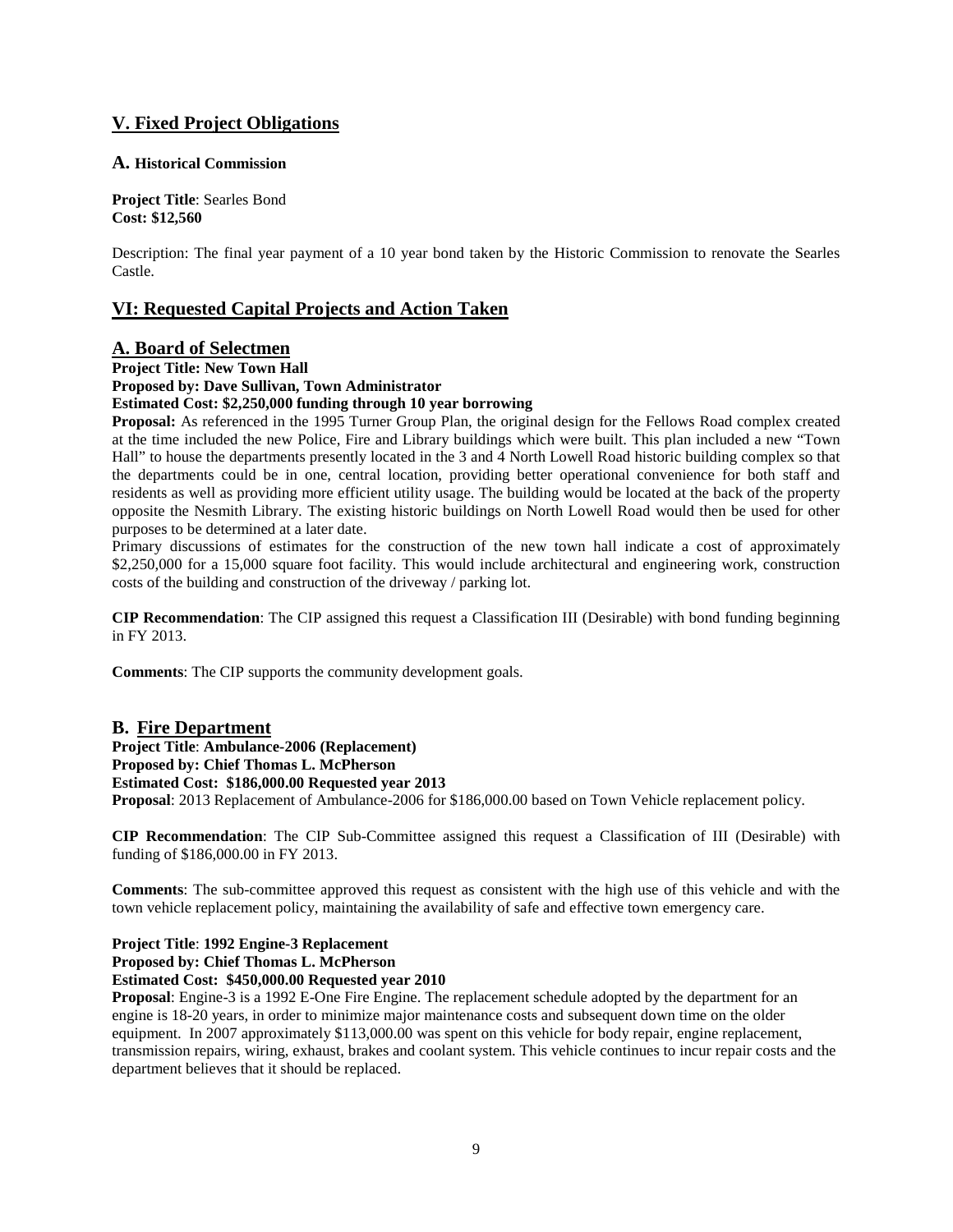**CIP Recommendation**: The CIP Sub-Committee assigned the request a Classification II, (Necessary) with funding of \$450,000 in FY 2011-12 at \$225,000 in each year.

**Comments**: The CIP Sub-Committee recommends that the funding for Engine-3 be spread over two years, because of the high cost and its potential impact to other town capital projects' funding if it is allocated in one year.

#### **Project Title**: **1980 Ladder-1 & 1994 Engine 2 Replacements**

#### **Proposed by: Chief Thomas L. McPherson**

#### **Estimated Cost: \$850,000 in Year 2012**

**Proposal**: The ladder truck is a 1980 Spartan 100' Aerial which was donated to the town in 2002. The replacement schedule adopted by the department for an engine is 18-20 years, in order to minimize major maintenance costs and subsequent down time on the older equipment. Given its age and the maintenance costs required to keep it in service the department recommends replacement. The Engine 2 is a 1994 E-One vehicle on a Freightliner Chassis. Given its age and the maintenance costs required to keep it in service the department recommends replacement of this vehicle as well.

The replacement of these two vehicles is proposed to be with a "Quint" fire apparatus. A Quint is a fire service apparatus that serves the dual purpose of an engine and a ladder truck. The unit can be operated by one individual and is shorter in length than a ladder truck and thus can maneuver in tighter areas.

**CIP Recommendation**: The CIP Sub-Committee assigned the request a Classification II (Necessary) with funding of \$850,000.00 in FY 2012 – 2014 in the amounts of \$280,000.00, \$280,000.00 & \$290,000.00.

**Comments**: With continued growth in the town, the CIP Sub-Committee supports the long range planning required to purchase a replacement for these pieces of equipment with a versatile single piece apparatus.

#### **Project Title**: **Public Safety Sub- Station**

#### **Proposed by: Chief Thomas L. McPherson**

#### **Estimated Cost: \$1,400,000.00 Requested year 2015**

**Proposal**: The longest and farthest response time from the existing station location is Route 28. On average it takes 8 – 10 minutes with an ambulance and nearly 12 minutes with a fire apparatus to respond to this area. These numbers are far below the national standard averages. Continued study will determine if the sub-station should be located in the area of Route 28 or another area in town. The continued reconstruction of the Exit 3 area will impact this study. In summary, the Fire Department believes that a sub-station will be needed in the future to meet the safety needs of the community.

**CIP Recommendation**: The CIP Sub-Committee assigned this request a Classification V (Premature) with no funding in the CIP Plan.

**Comments**: Prior CIP Sub-committees have requested a complete study be performed prior to funding this request. The requested research and planning is not yet complete and the initial response times may suggest that the Rt. 28 corridor may not be the best place for the sub station therefore this request is considered premature.

#### **C. Police Department**

#### **Project Title: PD Building Enhancement**

**Proposed by: Chief Lewis**

#### **Estimated Cost: \$137,908 in Year 2010**

**Proposal**: The proposal is to construct an addition to the police station to provide for training, presentations and meetings of various groups. In addition, the room would be used for a "Command Center" for police operations for any incident in which all additional resources are called in to assist or for when we need to expand our operations for an incident. The room would include additional lines for computer and telephone access along with secondary communications infrastructure.

**CIP Recommendation**: The sub-committee assigned a Classification II (Necessary) and funding is provided in 2011.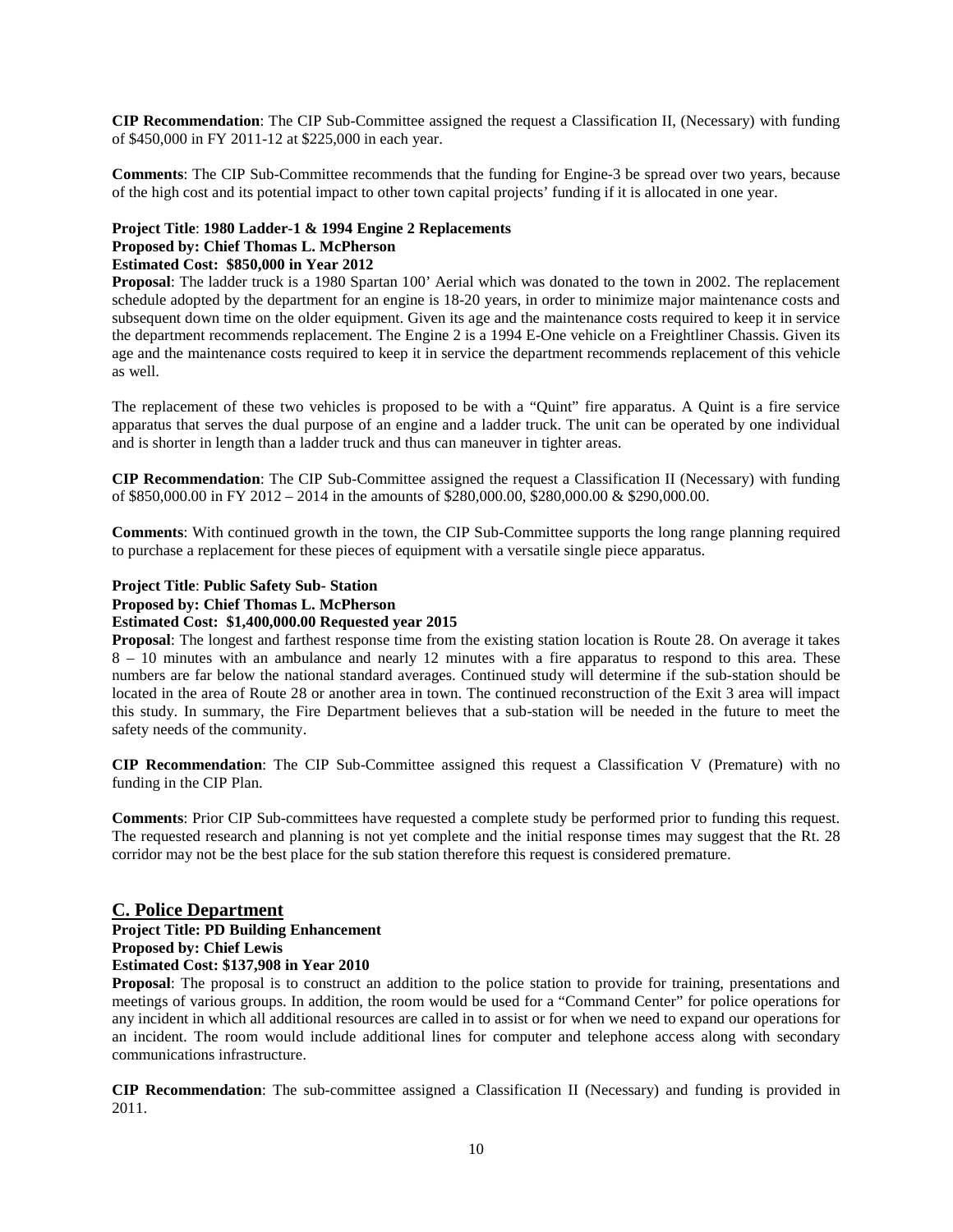**Comments**: The sub-committee was in agreement that the existing conditions are sub-standard and this addition would be an improvement.

#### **Project Title: PD Driveway and Parking Proposed by: Chief Lewis Estimated Cost: \$216,993.00 in Year 2011**

**Proposal**: The project would connect the two existing driveways around the rear of the building. The connection would include adjacent additional parking for police personnel and users of the aforementioned building addition. It would also be the site for the potential town owned or leased fuel pumps.

**CIP Recommendation**: The sub-committee assigned a Classification III (Desirable) with funding in FY 2013

**Comments**: The sub-committee would like more definitive plans presented in 2010.

### **D. Highway Agent**

**Project Title: Roads Proposed by: Jack McCartney, Highway Agent Dave Sullivan, Town Administrator Estimated Cost: \$3,600,000 Years 2010-2016**

**Proposal**: The road network continues to grow. However, proper funding to maintain these roads continues to lag behind. The town now has 100+ miles of road. With an average 25 year life cycle the town should be recycling 4 miles of road per year. At \$135.00 per foot cost for total rehabilitation and \$65.00 per foot for reclamation at total of \$1,800,000.00 per year is required to keep pace. There are 23 roads currently identified as needing repairs.

**CIP Recommendation**: The sub-committee assigned a Classification I (Urgent) with funding of \$300,000.00 in FY 2010.

**Comments**: The sub-committee encourages the Highway Agent to maintain and update the submitted plan yearly to ensure sufficient CIP funding is made available as needed. The sub-committee also recommends that the town continue its past practice of working with developers to improve the existing road network and to better serve new roads that are installed.

#### **Project Title: Small Excavator Proposed by: Jack McCartney, Highway Agent Dave Sullivan, Town Administrator Estimated Cost: \$100,000 in Year 2010**

**Proposal**: The Highway Department has requested a Small Rubber Track Excavator. It would primarily be used to maintain treatment swales, detention and retention ponds, existing culverts and road shoulder work.

**CIP Recommendation**: The sub-committee assigned a Classification III (Desirable) with funding in FY 2013.

**Comments**: The CIP-subcommittee agrees that the continued maintenance of these items is necessary for the efficient operation of their intended functions and the highway department needs the equipment to maintain these designs.

**Project Title: Front End Loader Proposed by: Jack McCartney, Highway Agent Dave Sullivan, Town Administrator Estimated Cost: \$105,000 in Year 2011 Proposal**: This will be a planned replacement adhering to policy guidelines as adopted.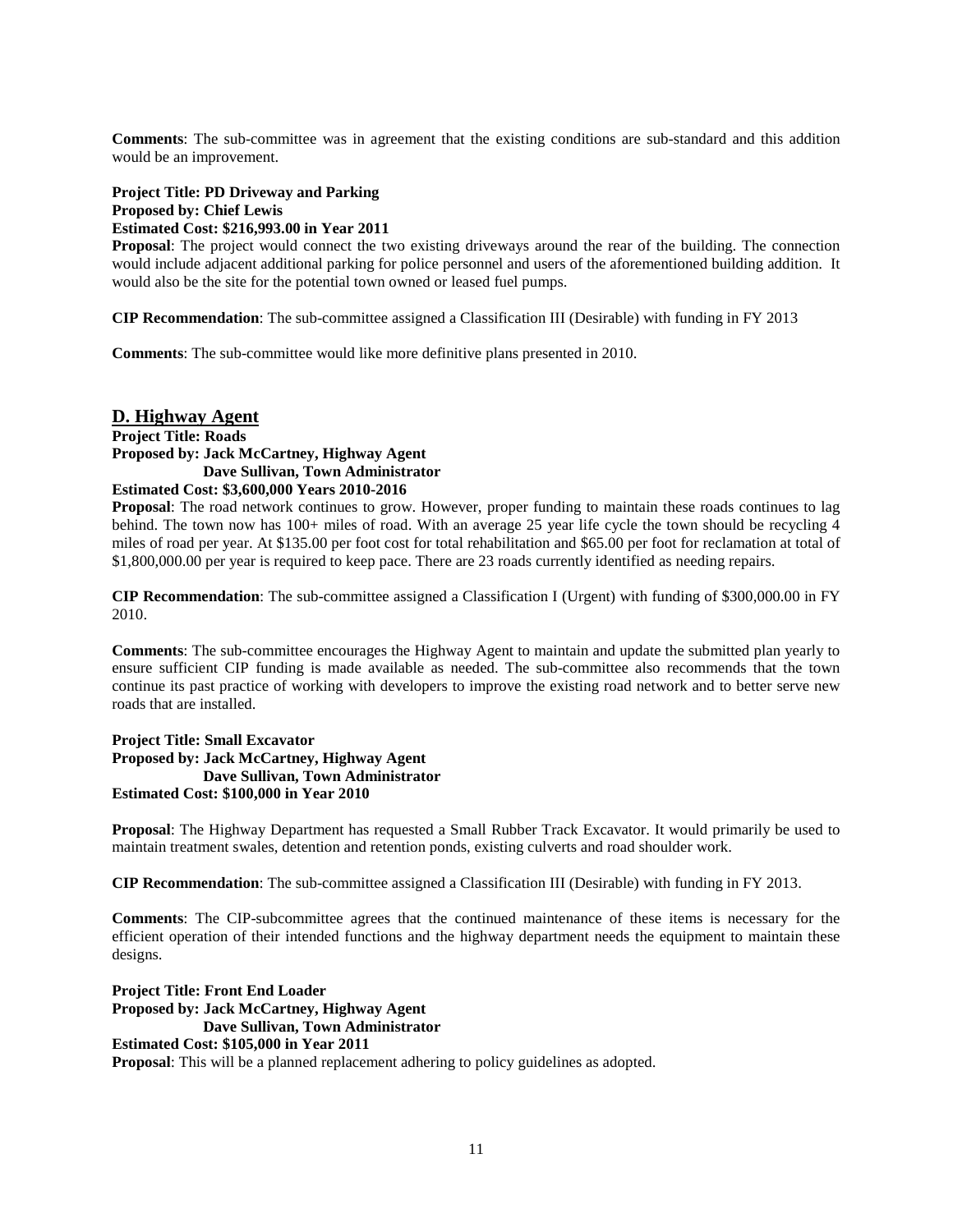**CIP Recommendation**: The sub-committee assigned a Classification I (Urgent) with funding in FY 2011. The CIP Sub-Committee supports replacement programs for Town equipment.

#### **Project Title: Salt Shed & Maintenance Facility Proposed by: Jack McCartney, Highway Agent Dave Sullivan, Town Administrator**

#### **Estimated Cost: \$625,000 in Year 2010**

**Proposal**: In accordance with State and Federal requirements a Town salt shed will be a requirement. The current salt storage facility must be vacated by 2011. The location for the new facility will be adjacent to the existing waste treatment facility. The total cost of the proposed facility is approximately \$960,000.00. There is an existing reserve fund in the amount of \$348,645.00 leaving a balance required of \$611,355.00, which is less than the amount requested.

**CIP Recommendation**: The sub-committee assigned a Classification I (Urgent) with funding in FY 2010 in the amount of \$420,000.00 and the remaining amount required after final design and costing in FY 2011.

**Comments**: The CIP Sub-Committee supports the creation of the new salt shed to meet the needs of the community.

**Planning Board Recommendation**: The Planning Board voted to increase the FY 2010 appropriation to \$610,000 in order to fully fund the project.

#### **E. Windham School District**

**Project Title: Architectural Study**

#### **Proposed by: Donna Claremont, School District Business Administrator**

#### **Estimated Cost: \$400,000 FY 2010**

**Proposal:** This request is for funding of fees for design and build planning. The plan is split in to four phases. Phase 1 – Assessment of existing buildings, Phase 2 – Refine options into a single proposed plan, Phase 3 – Design Development Plan and Phase 4 – Create supportive material. It is assumed that the Town will need additional school facilities to meet the continued space required for an increased student population. The School Board's intent is to create a detailed plan of these facility needs in order to present a comprehensive plan to the community.

**CIP Recommendation:** The CIP subcommittee split this request into two parts. The first part included Phases 1 & 2 and gave it a Classification I (Urgent) with funding in the amount of \$160,000.00 in FY2010. The second part is for Phases 3 & 4 and gave it a Classification I (Urgent) with funding in the amount of \$240,000.00 in FY 2011.

**Comments:** The CIP sub-committee recognizes the need for the facilities study however felt that the results and Town approval of Phases 1 & 2 will be needed to determine if Phases 3 & 4 will be required.

#### **Project Title: Capital Reserve Funding (CRF)**

#### **Proposed by: Donna Claremont, School District Business Administrator Estimated Cost: \$250,000 in FY 2010**

**Proposal:** This proposal is to begin funding, on an annual basis, amounts that can be applied to the final costs of future facility needs and thereby reduce the final bond requirement when the total requirements are determined and approved for funding by the Town.

**CIP Recommendation:** The CIP subcommittee assigned a Classification I (Urgent) with funding in FY 2010 in the amount of \$840,072.00.

**Comments:** The CIP subcommittee recognizes the need for CRF funding to mitigate bond costs in the future. The amount funded is considerably higher than requested and is addressed in a **Section G – Discussion on Appropriations FY 2010**, page 15.

**Planning Board Recommendation**: The Planning Board voted to reduce this appropriation to \$650,072 in FY 2010 in order to fully fund the Salt Shed & Maintenance Facility for the Highway Department without increasing the tax burden.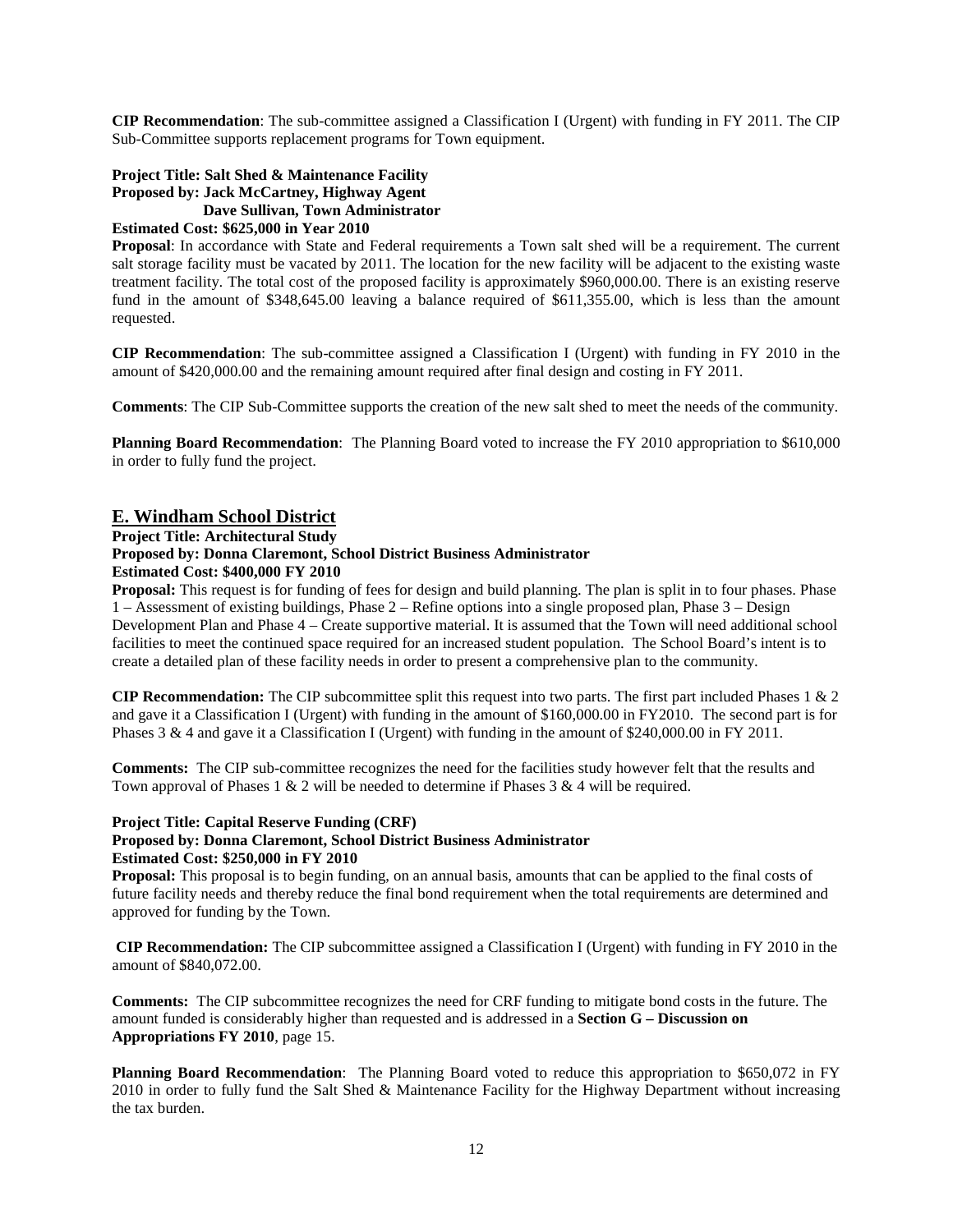#### **F. Recreation Committee**

**Project Title: Expand Nashua Road Facilities Proposed by: Recreation Committee**

**Estimated Cost: \$150,000 FY 2010**

**Proposal:** This proposal is to expand the existing Nashua Road facility to eliminate some of the overcrowding that exists now.

**CIP Recommendation**: The CIP Sub-Committee gave this project a Classification V (Premature). Funding does not appear in the FY 2010 – 2017 Appropriation Chart.

**Comments:** The general consensus of the CIP Sub-Committee was that this project should be postponed until a later date and will require further study and details.

#### **Project Title: Turf Field Proposed by: Recreation Committee Estimated Cost: \$800,000 FY 2010**

**Proposal:** This proposal is to build a new turf type field in the town to meet demand and reduce ongoing maintenance costs after construction.

**CIP Recommendation**: The CIP Sub-Committee gave this project a Classification IV (Deferrable). Funding does not appear in the FY 20109 – FY 2017 Appropriations Chart.

**Comments:** The general consensus of the CIP Sub-Committee was that the town should wait until the high school is complete and the extent of demand for additional fields is known.

#### **Project Title: Sports Facility (Spruce Pond) Proposed by: Recreation Committee Estimated Cost: \$450,000 FY2010**

**Proposal:** This proposal is to construct recreation fields on land off Route 28 adjacent to the Spruce Pond residential development (Tax Map Sheet 3-B Lot 601). The total costs for the project are estimated at \$800,000.00 however there will be donations in the amount of \$350,000.00. All State and local permits have been approved. The property can be deeded at any time to the Town of Windham.

**CIP Recommendation**: The CIP Sub-Committee gave this project a Classification I (Urgent) with funding in FY 2011 – 2012, \$225,000.00 each year

**Comments:** The CIP Sub-Committee determined that with the level of donations and the need for additional recreational fields in the community this project warranted funding.

### **G. Discussion on Appropriations FY 2010**

After deliberations were completed for this FY 2010 Plan the CIP Sub-committee was informed by the Board of Selectman that the Selectman in conjunction with the Town Manager had made the decision to maintain proposed capital spending for Town projects at the FY 2009 level of \$720,000.00.

The Selectman and Town Manager had met with department heads and it was agreed that those projects that had received a Classification I – Urgent and would have normally been funded in FY 2010 could now be adjusted to other years.

Specifically these projects are:

- 1. Roads Funding reduced to \$300,000.00 from the requested \$360,000.00.
- 2. Salt Shed \$420,000.00 funded in FY 2010 with the balance funded in FY 2011.
- 3. Front End Loader Moved to FY 2011.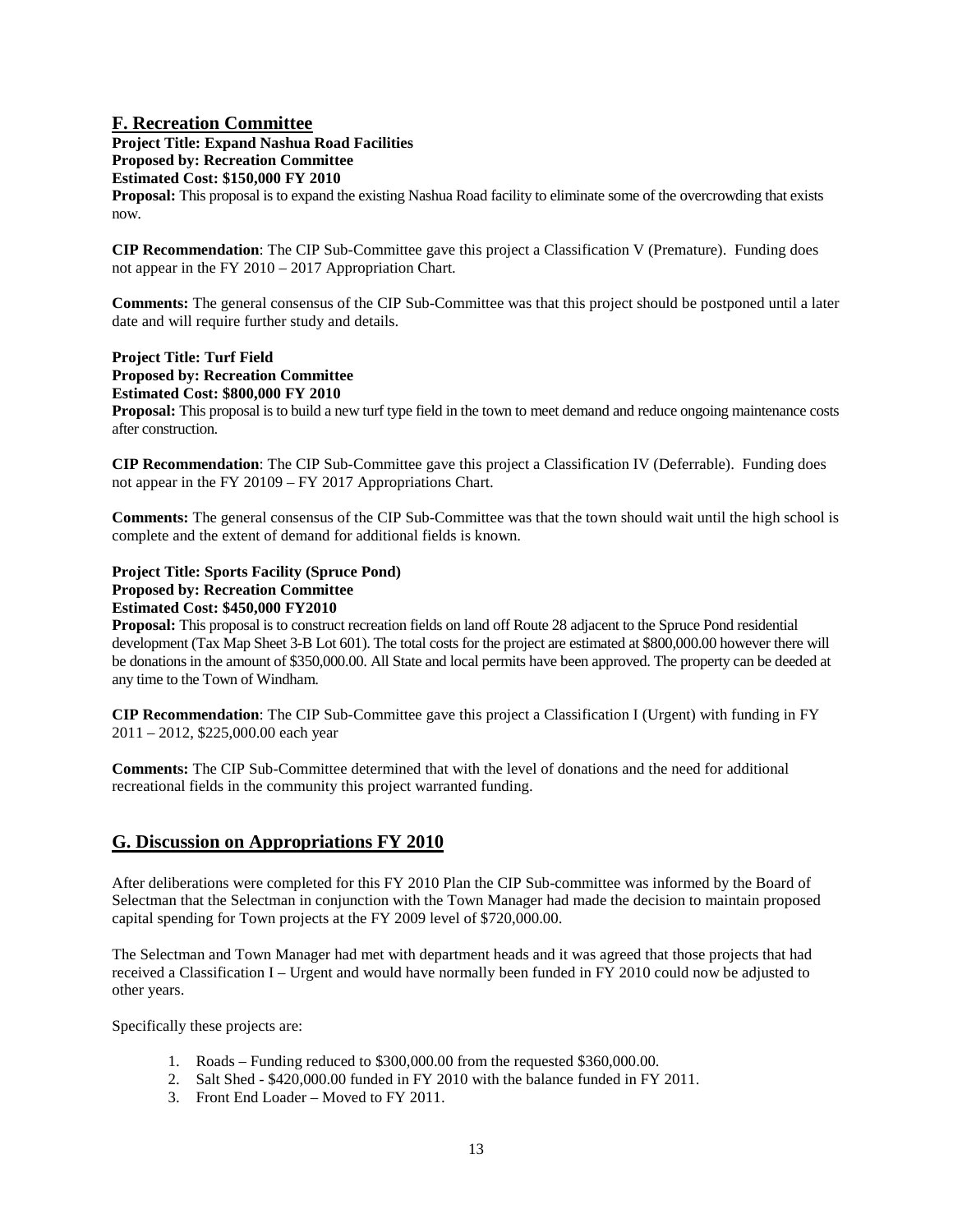4. Sports Facility (Spruce Pond) – Moved to FY 2011 – FY 2012.

The CIP Sub-committee also decided that the FY 2010 appropriations would remain at the \$0.75 per thousand level. Therefore after maintaining the Selectman funding at \$720,000.00 and funding of the School Part 1 request in the amount of \$160,000.00, the remaining available funds of \$840,072 would be allocated to the CRF for future facility needs. This explains the increase in funding from the requested \$225,000.00.

This is intended to be a one year event and that future years will revert back to the normal process.

#### **H. Departments/Committees with No Request Projects for the FY 2010-2017 CIP:**

**Library Trustees Cable Advisory Department Cable TV Department Cemetery Trustees Community Stewardship Conservation Commission Emergency Management Housing Authority Information Technology Department Planning & Development Department Senior Center Tax Assessor Technical Advisory Board Town Clerk Treasurer**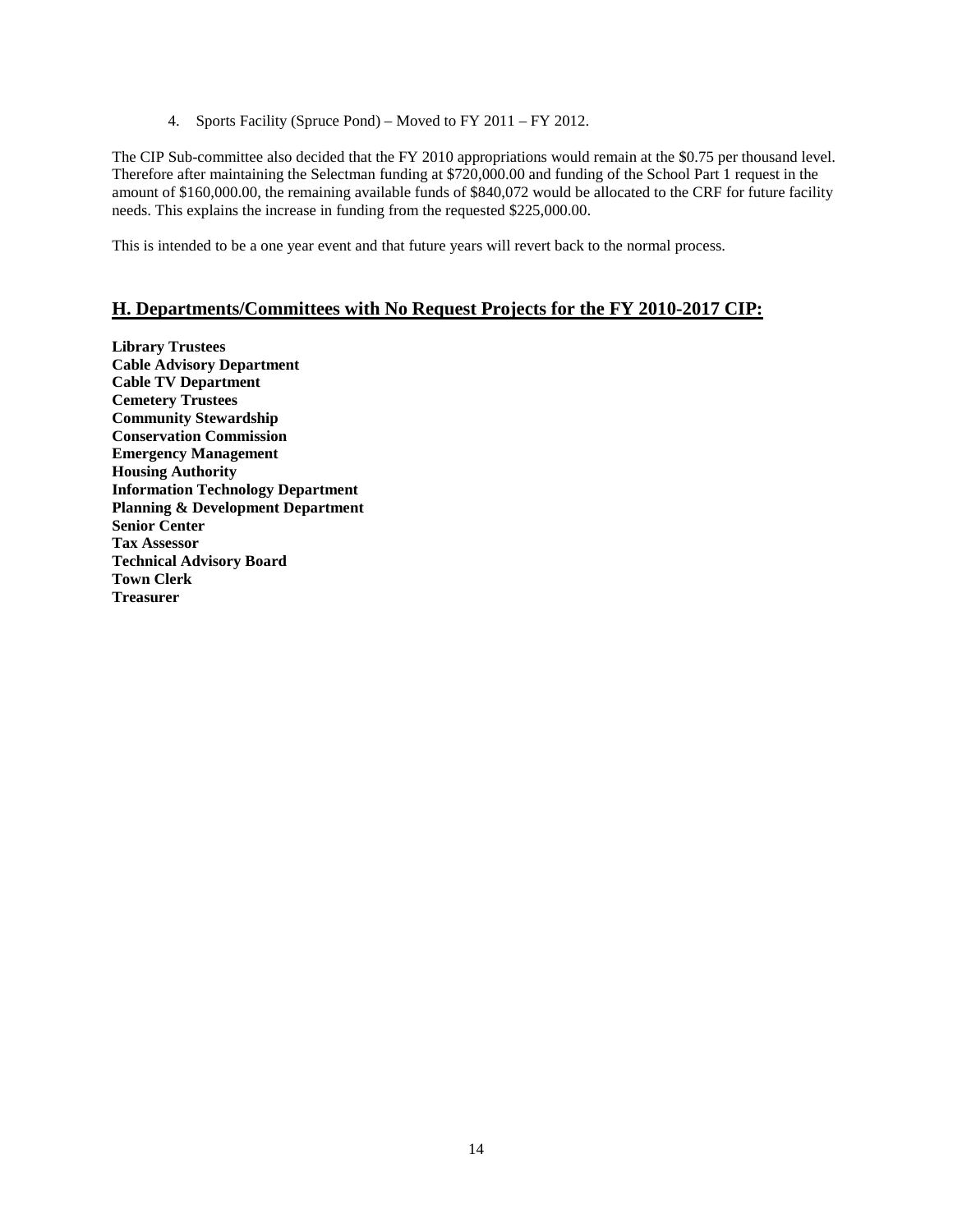#### **APPENDIX A**

#### **2009 CIP SUB-COMMITTEE MEMBERSHIP**

- \* Rick Okerman Chairperson (Planning Board)
- Walter Kolodziej Vice-Chairman (Planning Board)
- Rob Gustafson Secretary (Citizen Volunteer)
- Jack Merchant Member (Citizen Volunteer)
- Dennis Senibaldi Member (Citizen Volunteer)
- $\triangleleft$  Mike Hatem School Board Representative
- Roger Hohenberger Board of Selectmen Representative
- Galen Stearns Alternate Selectman Member
- Bruce Anderson Alternate School Board Representative